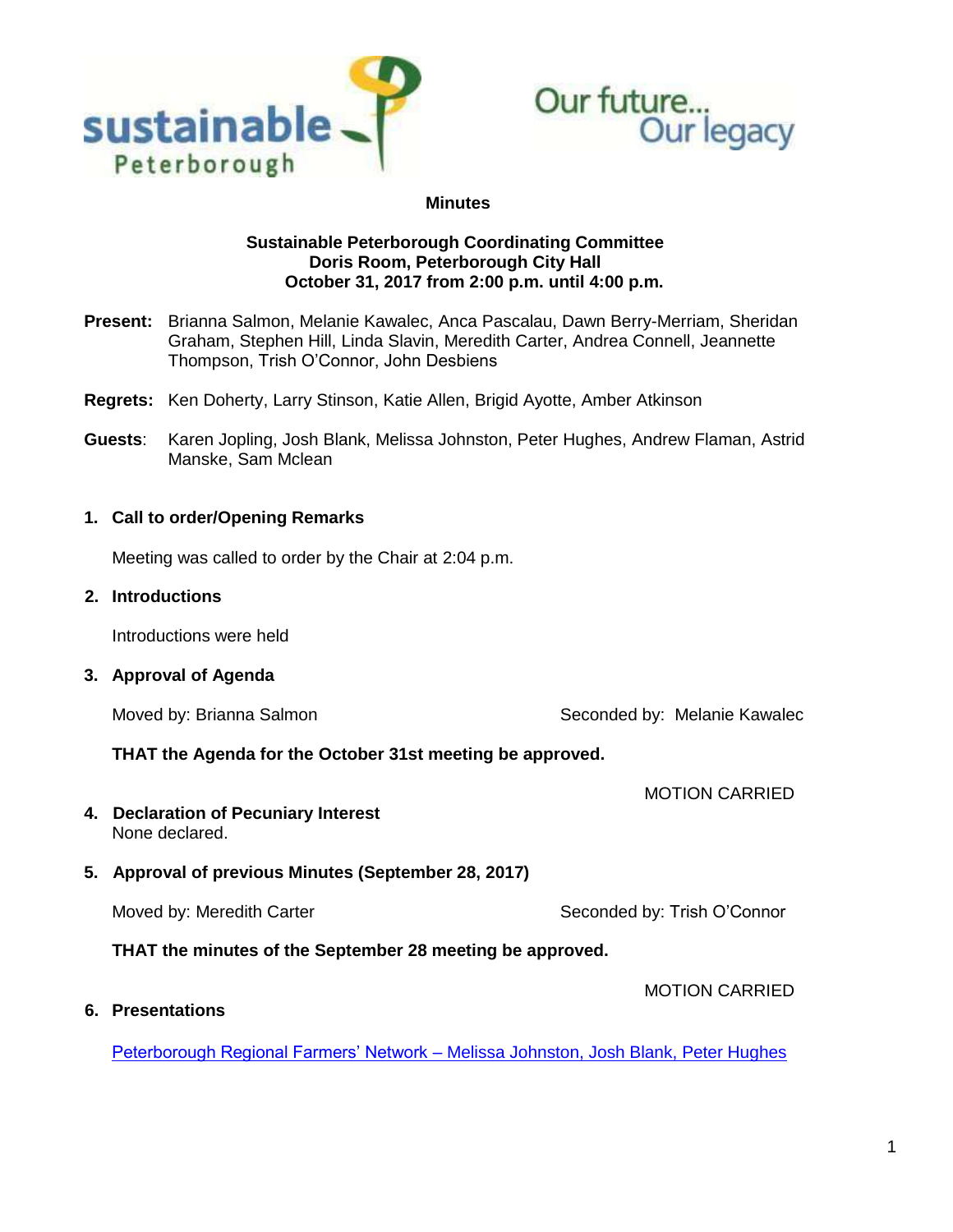## **7. Administration**

### [Climate Change Action Plan Letter](https://sustainablepeterborough.ca/wp-content/uploads/2017/03/CCAP-Letter-Request.pdf) – Sheridan Graham

The Sustainable Peterborough Coordinating Committee endorses moving forward with the letter request.

Moved by: Linda Slavin Seconded by: Trish O'Connor

# **THAT the SP CC supports the issuance of the CCAP letter**

## MOTION CARRIED

### 2017 Report Card – Sheridan Graham and Anca Pascalau

Following a discussion on the merits of producing the 2017 Report Card as well as the new Indicators report given our limited budget, the SP CC recommends that the Report Card continue to be produced, as it is a useful partnership development tool, expected by the community and local municipal councils. Due to budgetary constraints, the Report Card will not be distributed through Peterborough This Week in 2018, as the most significant expense was in printing the additional 45,522 copies for distribution. We will print 1500 or 2000 copies, to be distributed through the community to SP partners, municipal councils, at events, and widely circulated online via website and social media channels.

Staff Report – [Anca Pascalau](https://sustainablepeterborough.ca/wp-content/uploads/2017/03/Staff-Report-Oct-31.pdf)

[2017 Financial Statement to date and 2018 draft budget –](https://sustainablepeterborough.ca/wp-content/uploads/2017/03/2017-Financial-Statement-to-Oct.-25-and-2018-Draft-Budget.pdf) Anca Pascalau

[Staff Report–](https://sustainablepeterborough.ca/wp-content/uploads/2017/03/October-2017-PD-Update.pdf) Katie Allen

[Performance Indicators and Metrics Project](https://sustainablepeterborough.ca/wp-content/uploads/2017/03/2017-SP-Metrics-and-Indicators-Presentation-for-SP-CC-Oct-31-2017.pdf) – Melanie Kawalec

[2018 SP CC Draft Terms of Reference](https://sustainablepeterborough.ca/wp-content/uploads/2017/03/Draft-SP-CC-Terms-of-Reference-revised-December-7-2017.pdf) – Melanie Kawalec The committee recommends extending the committee's term to 3 years

## **THAT the administrative updates be received.**

Moved by: Brianna Salmon Seconded by: Jeannette Thompson

MOTION CARRIED

## **8. Working Groups update**

Food and Farming – Dawn Berry-Merriam

The group's last meeting commenced planning the next summit, which will likely focus on presentations and a review of the reports released, and relating them to the official plan.

## Climate Change – Stephen Hill

An ad-hoc subcommittee was formed to submit a series of proposals under the Innovation Fund to deliver low carbon and green training to Fleming students. This could potentially build capacity in energy auditing that was lost over 10 years ago. Fleming College must be the applicant and receive the funding.

#### Climate Change Action Plan – Melanie Kawalec

The City is working on the GHG Challenge Fund, application due November 14. The City is applying to start an organics collection program.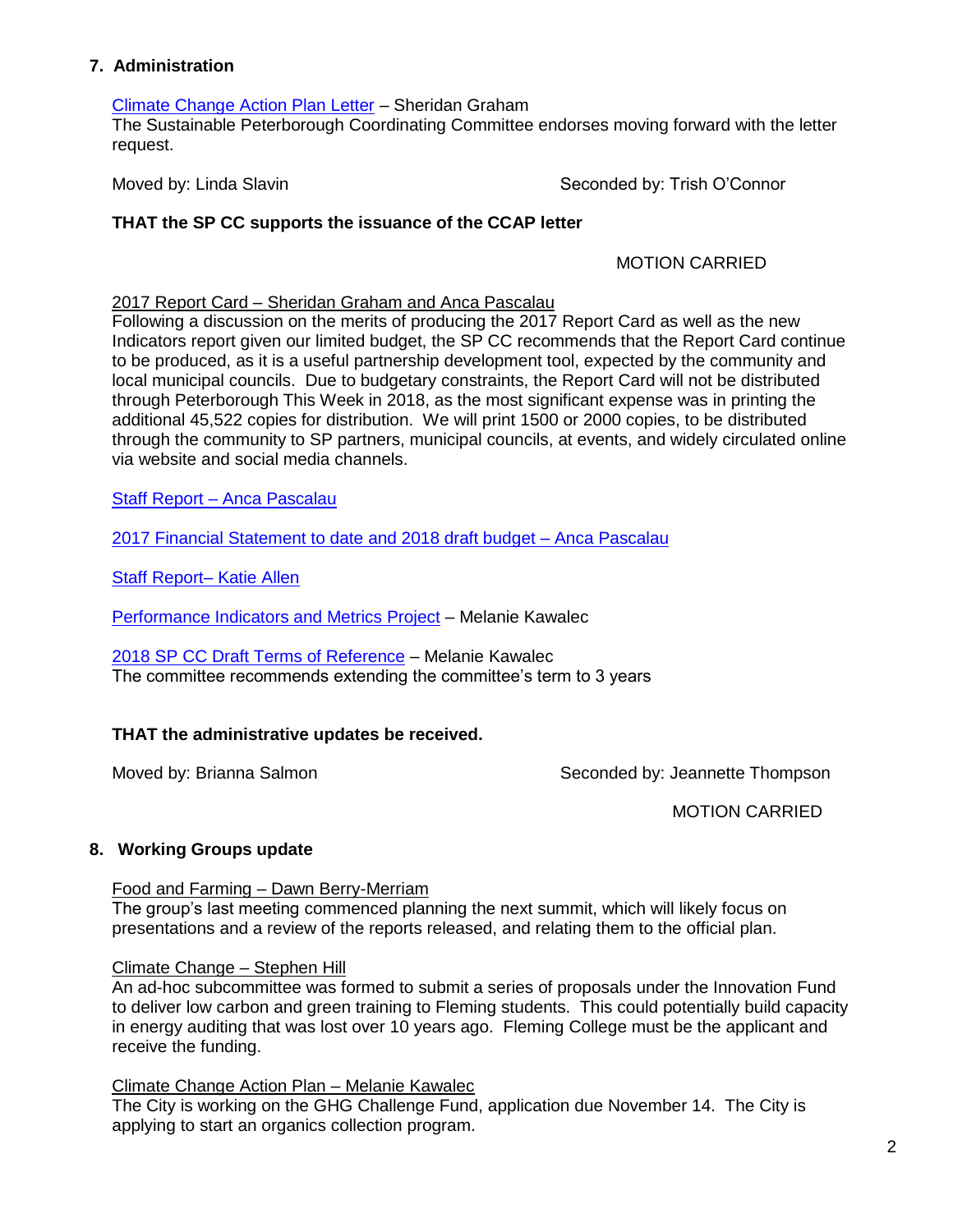Healthy Kids Community Challenge – Larry Stinson (provided electronically prior to the meeting) Planning has begun for the fourth theme, Power Off and Play.

## Energy – Melanie Kawalec

Kaitlyn is setting up a workshop for municipal staff and partners on how to implement climate change initiatives in your municipality. The workshop will take place at the Bridgenorth Library on November 28th.

## Sustainable Peterborough Business Initiative – Anca Pascalau

The group, in partnership with the Construction Association, is hosting a breakfast meeting on November  $14<sup>th</sup>$ , 7:30-9am, at the Best Western. It will be an interactive session on high performance building trends, LEED certification process, waste diversion, incentive programs, and local examples of high performance building, as well as a high level introduction to the SPBI group.

### Maryam Monsef's Social, Cultural, Arts Development Committee – Larry Stinson (provided electronically prior to the meeting)

There is a joint meeting of our Advisory Group and the Jobs and Economic Development group planned for November 24th. The focus of the meeting is: to serve as the pre-budget consultation for Peterborough—Kawartha. This process is vital to communicating our community's needs to the government so that Maryam can effectively champion the investments we need to see in the riding. In addition, this meeting will act as the initial planning session for both the 2018 Jobs Summit and the Quality of Life Summit. Details regarding the time and location of the meeting, as well as the agenda will be circulated to council members in November.

# **THAT the Working Groups Updates be received**

Moved by: John Desbiens Seconded by: Melanie Kawalec

MOTION CARRIED

# **11. Roundtable Update**

- Andrea Connell Transition Town Peterborough is focusing on working through their Strategic Plan.
- Linda Slavin 4RG are planning a 'dear tomorrow' initiative, writing to 'future me' about climate change.
- Melanie Kawalec meeting with FCM; received funding through PKED, Selwyn, Curve Lake and Hiawatha to strengthen relationships with first nations and municipalities
- Stephen Hill Friday at 2 pm Bob Page event at the Trent School of Environmental Science. An anonymous donor donated \$6.5 million to the Trent School of Environment to support students. Trent hired a new faculty member, Karen Thompson, soil microbiologist.
- Dawn Berry-Merriam The Affordable Housing Action Committee will shortly be releasing their 2017 housing report, it will be available on the City's website. Durham Farm Connection recognized 137 farmer families who have been continuously farming for 150+ years, Dawn's family was among those recognized, farming since 1839.
- Meredith Carter finished tree planting 16,500 trees, fully funded from Tree Canada. Working on a habitat project at the Airport. Working on updates to floodplain mapping. New water source protection signs installed. Envirothon planning started, Fleming will host, Climate Change will be the theme, and will take place April 24-May 4.
- Brianna Salmon Ecology Park is shutting down for the season. The Sustainable Urban Neighbourhoods Project launched.
- Karen Jopling the new barn construction at Lang is coming along very well